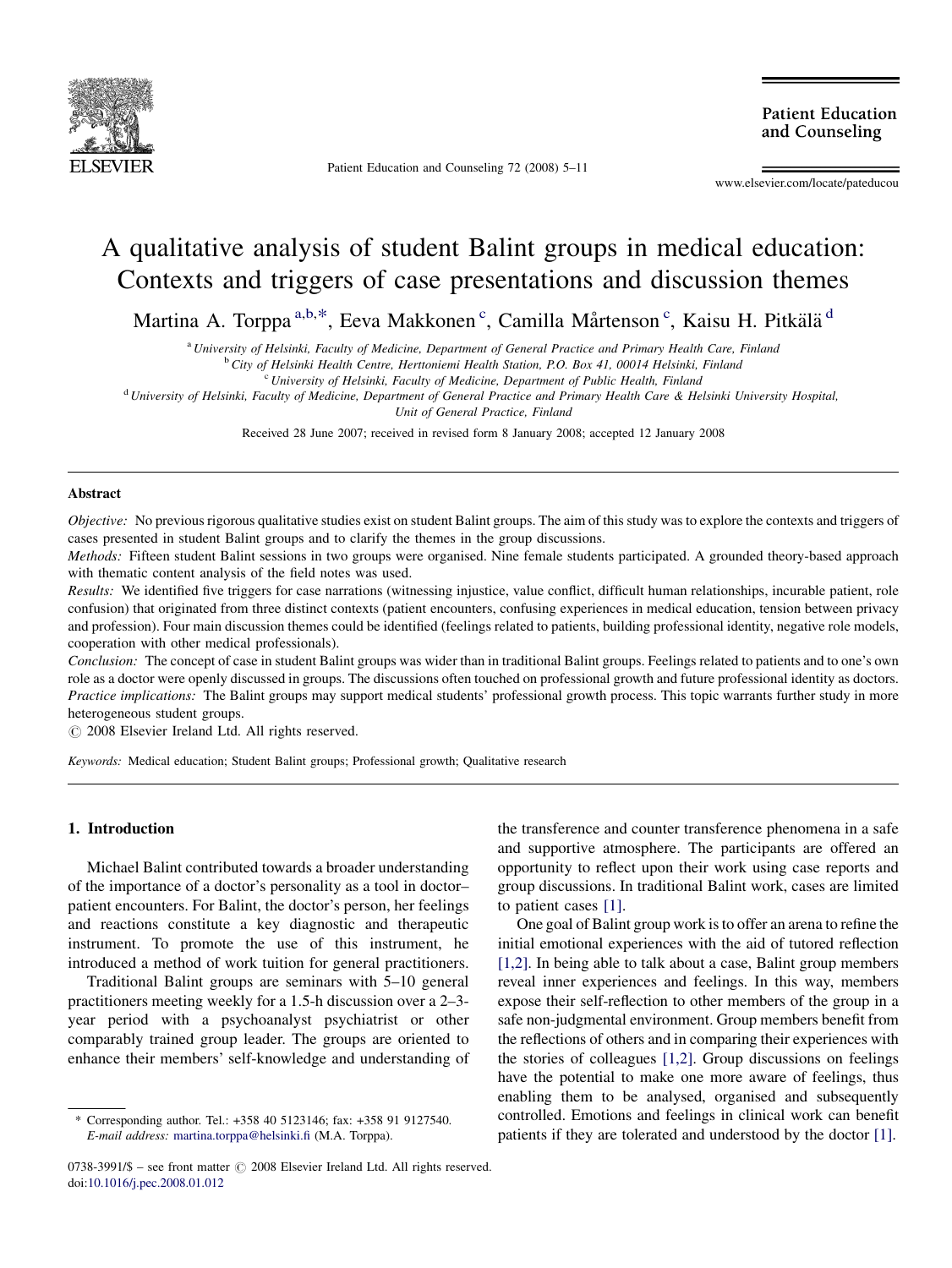Elements of professionalism have been (well-) described in the literature [\[3\]](#page-5-0), and medical schools aim to teach these elements effectively [\[4–6\]](#page-5-0). The elements of professionalism comprise, in addition to competencies in knowledge and skills, also attitudinal, cultural and societal dimensions [\[3\].](#page-5-0) It has been suggested that teaching a cognitive foundation for professionalism is inadequate. Medical schools should establish an environment where the process of socialisation in its positive sense can take place [\[5\]](#page-5-0). Promoting professionalism may include for example support for self-awareness, maintaining a balance between personal and professional roles, recognition of ethical dilemmas and exploring and resolving interpersonal conflicts in professional relationships [\[3\]](#page-5-0). The Balint method can be applied to support these processes.

Balint groups have been used for family practice residents [\[7\]](#page-6-0) trainees and medical students [\[8\]](#page-6-0) and in continuous medical education (CME) [\[9,10\]](#page-6-0). Modifications of the traditional Balint method have also been implemented to respond to the needs of participants. For example, young doctors have brought up topics other than traditional patient cases, such as difficulties in reconciling their scientific hospital training with the human uncertainties of general practice [\[11\].](#page-6-0) Descriptions of Balint groups or Balint-like groups have been reported from several countries, and in general the experiences of the groups have been positive [\[12–19\].](#page-6-0) In student groups, the themes discussed and the contexts of cases have tended to be broader. Students may present doctor–patient encounters or some problematic issues emerging during their studies rather than their own experiences with patients [\[19\].](#page-6-0) The duration of student Balint groups have been shorter than in traditional Balint groups, and the leader may be more active in describing her own experiences[\[18\]](#page-6-0). Key learning issues in students' groups have been to gain understanding of the doctor–patient relationship [\[16,18\]](#page-6-0), to support professional development, to affirm physicians' identity and to help resolve professional role conflicts [\[7,19,20\].](#page-6-0)

Rigorous scientific research on Balint groups is scarce. A Swedish study evaluated experiences of doctors participating in Balint groups and compared them with those of nonparticipants. The participating doctors had better satisfaction and a higher sense of control at work than their controls [\[10\]](#page-6-0). Another study suggested that explicit training of communication skills was more effective in improving the skills of ''breaking bad news'' than traditional Balint group training [\[21\]](#page-6-0). To our knowledge, no qualitative studies on student Balint groups have been published.

## 1.1. Aims of the study

In exploring the typical index cases and discussions in medical students' Balint groups, we asked the following questions:

- 1. What were the contexts from which the cases were presented?
- 2. What triggered the student to present the case?
- 3. What were the main discussion themes among the groups?

## 2. Methods

## 2.1. Organisation and participants of the Balint groups

We organised two separate student Balint groups for medical students at the Faculty of Medicine, University of Helsinki, between 2002 and 2004 in collaboration with the Finnish Balint Society. Each group session was led by a trained psychoanalyst who was an experienced Balint group leader (E.M.) and one coleader (M.A.T. or C.M.). The co-leaders were clinical teachers in general practice. Students were recruited by advertising the course for clinical students by email. The groups were open to all medical students who had completed at least 3 years of the 6 year medical school curriculum. Prior to the groups started, the participants were informed about the Balint method and the purpose of the sessions. In addition, the participants were asked to commit themselves to all sessions organised for the group.

Nine medical students participated in the two Balint groups and signed an informed consent. All participants were females. The female/male ratio in our medical school is about 3/2. The first group  $(N = 5)$  met a total of 10 times, once every other week, and the second group ( $N = 4$ ) 5 times, once a week. Each session was in the afternoon and lasted 90 min. Table 1 describes the structure and organisation of the two groups.

## 2.2. Materials

Data consist of participant observations from all 15-student Balint sessions by the group leader (E.M.) and the two coleaders (M.A.T., C.M.) based on notes made by them during and immediately after each session. Notes were made on both presented cases and discussion contents. The individual notes of the leader and the co-leader were compared and discussed by the leaders to agree upon the content before final transcription.

#### 2.3. Data analysis

We used a grounded theory [\[22\]-](#page-6-0)based approach to the data to find emerging issues and themes from the transcripts. Three of the authors (E.M., C.M., M.A.T.) first read the notes individually several times and coded the discussion issues as they emerged from the data. The individual codes were compared in data-analytic sessions, inconsistencies between the individual codes were resolved through shared reflection and discussion and a consensus of the findings was negotiated

| Table 1                                                 |  |  |  |
|---------------------------------------------------------|--|--|--|
| Structure and organisation of the student Balint groups |  |  |  |

| Group | Period                  | Sessions                   | Participants                                        |
|-------|-------------------------|----------------------------|-----------------------------------------------------|
|       | Autumn 2002–Spring 2003 | 10 sessions every 2nd week | Five female (6th year) students                     |
|       | Spring 2004             | 5 weekly sessions          | Four female (three 6th year, one 3rd year) students |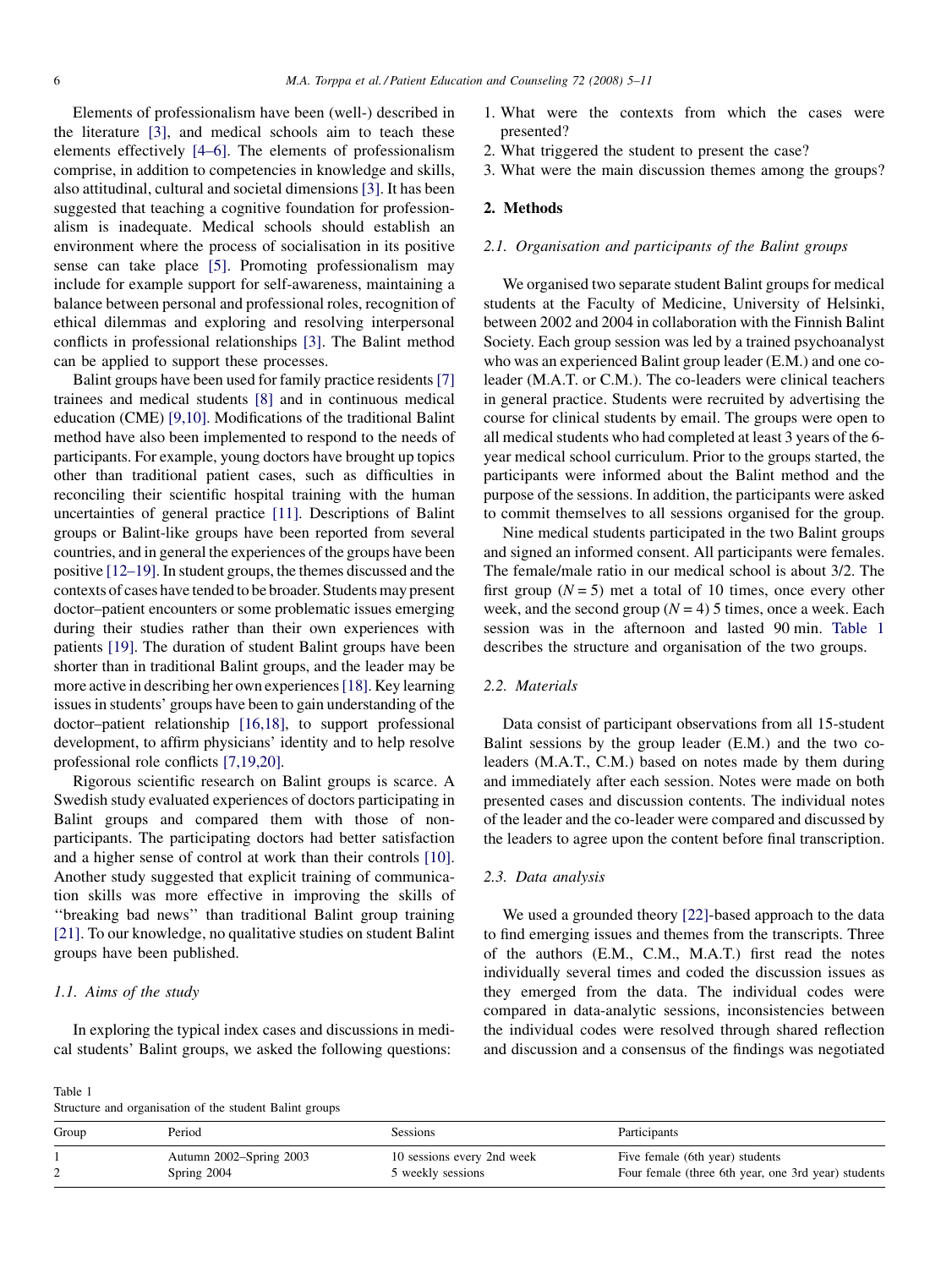

Fig. 1. Cases in student Balint group discussions: the contexts, the triggers of narration and the themes.

following the principles of thematic coding [\[23,24\].](#page-6-0) The issues were then grouped into main categories in dataanalytic sessions by all four authors. In the next phase, contents of each category were analysed and organised into themes. Tabulations were used to determine frequencies in the categories [\[25\]](#page-6-0). Attention was also paid to deviating phenomena.

# 3. Results

# 3.1. General

In the 15-student Balint group sessions, the students  $(N = 9)$  produced 28 different cases. On average, each group member presented three cases, and although there was some variation in bringing up cases each student presented at least one case and all group members participated in the discussion. Two cases were usually discussed in one session. The cases were often intertwined and each discussed themes from different viewpoints. The analysis produced three categories of perspectives on cases and group discussions. First, the cases derived from different contexts of students' lives. Second, different conflicting incidents from students' experiences triggered presentations of the cases. Third, the cases produced various themes in-group discussions irrespective of the context of the case or triggering event (Fig. 1).

# 3.2. Contexts of cases

We found three contexts for cases. The most usual context was a ''patient encounter'' either during medical studies or as a medical student working as a substitute doctor during university vacations. Seventeen cases belonged to this group. Traditional Balint groups accept only patient cases. However, we found it necessary to also accept other contexts. Five cases originated from the context of "confusing experiences in medical education''. This typically comprised rude behaviour or an attitude of a teacher or another medical professional in the hospital that had confused the narrator. Six cases dealt with the impact of being a doctor on personal life; we call this context ''privacy and profession'' ([Table 2\)](#page-3-0).

# 3.3. Triggering incidents for the cases presented

The triggers for presenting cases were related to ethical questions, values or difficulties in human life. We grouped the triggers into five groups. The most common triggering factors were "an incurable patient" (seven cases) and "difficult human relationships'' (seven cases). The former trigger was related to students' encounters with seriously ill or dying patients. The latter trigger emerged from experiences in which a student witnessed rude or humiliating behaviour of patients or professionals towards each other. ''Witnessing injustice'' (five cases) was a trigger in which a student had either experienced personal unfairness from patients or medical professionals or witnessed injustice in their patients' lives. "Value conflict" (four cases) was a trigger in which the student experienced inner conflict between his/her willingness to help and the limitations set by the system. ''Role confusion'' (four cases) was a trigger in situations where the student adopted the doctor's role in private life. One case could not be placed in any of the above categories ([Table 2](#page-3-0)).

## 3.4. Main themes in group discussions

The themes discussed in groups with the aid of cases may be allocated to four categories: ''feelings related to'', ''building professional identity'', ''negative role models'' and ''cooperation with other medical professionals''. Each topic was typically discussed in association with several cases. We present examples of typical index cases with each category. The number of the case refers to information in [Table 2.](#page-3-0)

## 3.4.1. Feelings related to patients

Students' feelings related to patients were discussed in association with 26 cases. Emotions were usually preconscious at the beginning of the discussion until the narrator could name the associated feeling. Negative feelings, such as aggression, dislike or humiliation, were brought up with the aid of cases in which a patient had behaved rudely. Students appeared to find it necessary to legitimate their negative feelings. Patients or relatives of patients who were angry, anxious or demanding evoked conflicting feelings in students. The students felt that it was their duty to try to understand and handle the anger of the patients or their relatives, although this was not always easy.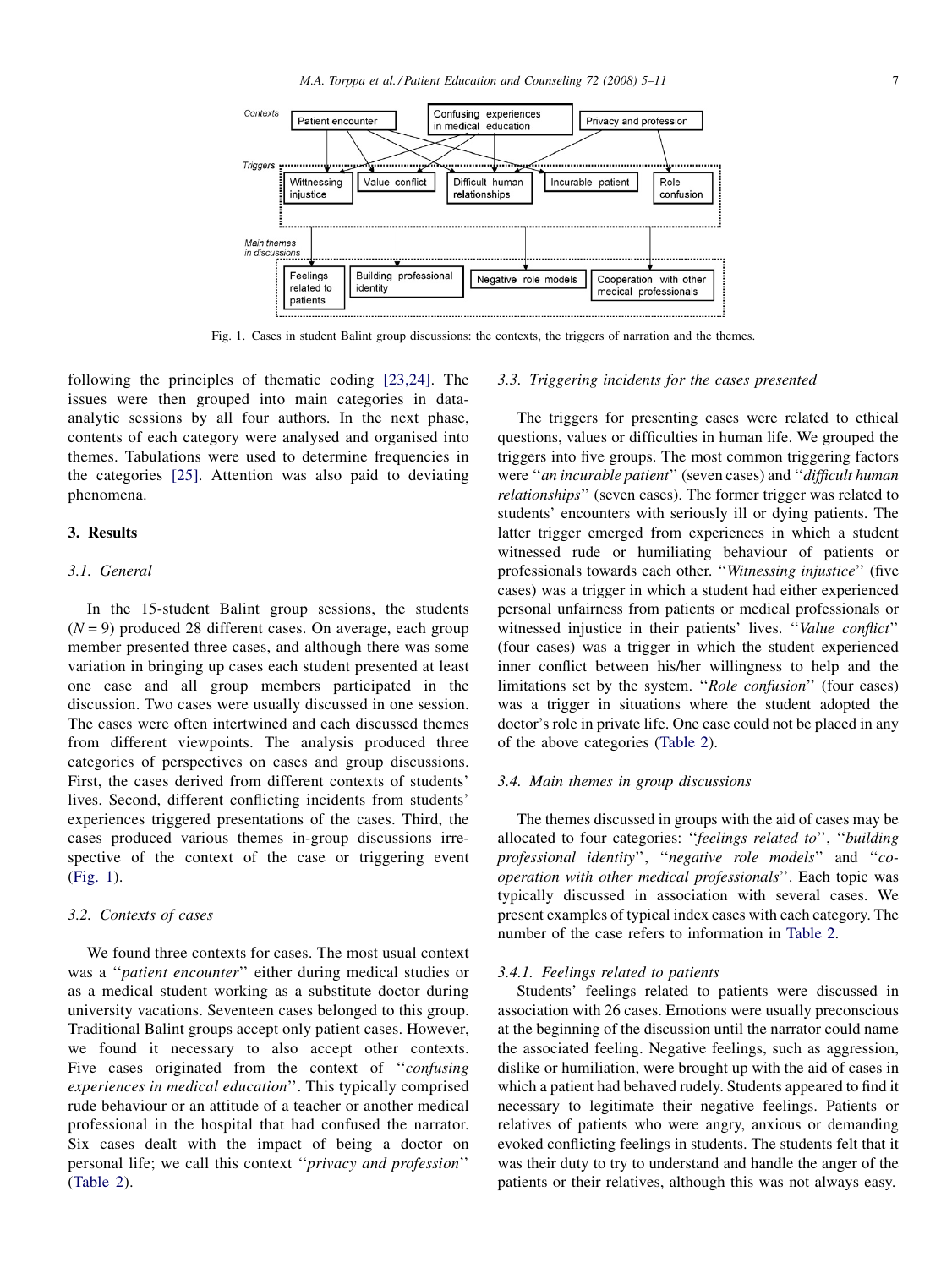<span id="page-3-0"></span>Table 2

Contexts and narration triggers of cases and themes of discussion in student Balint groups

| Context           | Narration trigger                          | Description of case                                     | Themes in discussions  |                                             |                            |                                                     |
|-------------------|--------------------------------------------|---------------------------------------------------------|------------------------|---------------------------------------------|----------------------------|-----------------------------------------------------|
|                   |                                            |                                                         | Feelings<br>related to | <b>Building</b><br>professional<br>identity | Negative<br>role<br>models | Co-operation with<br>other medical<br>professionals |
| Patient encounter |                                            |                                                         |                        |                                             |                            |                                                     |
| $\mathbf{1}$      | Witnessing injustice                       | Raging patient                                          | $\mathbf X$            | $\mathbf X$                                 |                            | $\mathbf X$                                         |
| $\overline{c}$    | Witnessing injustice                       | Mentally retarded sexually<br>abused patient            | $\mathbf{x}$           |                                             |                            | X                                                   |
| 3                 | Difficult human relationships              | A complicated childbirth                                | $\mathbf X$            | X                                           |                            | X                                                   |
| $\overline{4}$    | Value conflict                             | Frequently visiting patient                             | $\mathbf X$            | $\mathbf X$                                 | $\mathbf X$                | $\mathbf X$                                         |
| 5                 | Incurable patient                          | A patient dying in ER                                   | $\mathbf X$            | $\mathbf X$                                 | $\mathbf x$                | $\mathbf X$                                         |
| 6                 | Incurable patient                          | A demented patient in EA                                | $\mathbf x$            | X                                           | $\mathbf X$                |                                                     |
| 8                 | Incurable patient                          | Tetraplegic patient                                     | $\mathbf X$            | $\mathbf X$                                 | $\mathbf X$                | $\mathbf X$                                         |
| 11                | Incurable patient                          | Anorectic patient                                       | $\mathbf x$            | $\mathbf x$                                 | $\mathbf x$                | $\mathbf X$                                         |
| 12                | Difficult human relationships              | A patient with severe pain in ER                        | $\mathbf X$            | $\mathbf X$                                 |                            | $\mathbf X$                                         |
| 13                | Value conflict                             | A patient with dizziness                                | $\mathbf X$            | X                                           |                            | $\mathbf X$                                         |
| 14                | Incurable patient                          | A "bad death"                                           | $\mathbf x$            | $\mathbf X$                                 |                            | $\mathbf X$                                         |
| 15                | Incurable patient                          | A "good death"                                          | $\mathbf x$            | $\mathbf X$                                 | $\mathbf X$                |                                                     |
| 16                | Witnessing injustice                       | A dishonest patient                                     | $\mathbf x$            | $\mathbf x$                                 | $\mathbf x$                | $\mathbf X$                                         |
| 17                | Difficult human relationships              | A disturbed consultation                                | $\mathbf X$            |                                             | $\mathbf X$                | $\mathbf X$                                         |
| 18                | Value conflict                             | Confrontation with a demanding<br>relative of a patient | $\mathbf{x}$           | $\mathbf{x}$                                |                            | $\mathbf x$                                         |
| 19                | Witnessing injustice                       | A patient complaint                                     | $\mathbf X$            | $\mathbf X$                                 | $\mathbf X$                |                                                     |
| 27                | Incurable patient                          | Pain for 10 years                                       | $\mathbf x$            | $\mathbf{x}$                                | $\mathbf x$                | $\mathbf X$                                         |
|                   | Confusing experiences in medical education |                                                         |                        |                                             |                            |                                                     |
| 9                 | Witnessing injustice                       | Being a medical student at a<br>university hospital     |                        | $\mathbf X$                                 | $\mathbf X$                |                                                     |
| 10                | Value conflict                             | Demands of perfect performance<br>in health care        |                        | X                                           | X                          | X                                                   |
| 25                | Difficult human relationships              | Rude treatment of a patient in<br>intensive care unit   | $\mathbf x$            | $\mathbf{x}$                                | $\mathbf x$                | $\mathbf X$                                         |
| 26                | Difficult human relationships              | A male patient in dialysis                              | $\mathbf x$            | X                                           | X                          |                                                     |
| 28                | Difficult human relationships              | Psychiatric wards                                       |                        | $\mathbf x$                                 | $\mathbf x$                |                                                     |
|                   | Privacy and profession                     |                                                         |                        |                                             |                            |                                                     |
| 7                 | Role confusion                             | Student's lost friend                                   |                        | X                                           | $\mathbf X$                |                                                     |
| 20                | Role confusion                             | Student's friend who is severely ill                    |                        | X                                           |                            |                                                     |
| 21                | Difficult human relationships              | Encountering a victim of irrational<br>violence         |                        | $\mathbf{x}$                                |                            |                                                     |
| 22                | Role confusion                             | An accident of a young downhill<br>skier                | $\mathbf X$            | X                                           |                            |                                                     |
| 23                | Role confusion                             | A request to give medical advice<br>during holidays     |                        | $\mathbf X$                                 |                            |                                                     |
| 24                | Very personal (deviating case)             | Death of a close person                                 |                        | X                                           |                            | $\mathbf X$                                         |

Index case 1: An incorrect appointment time was given to the patient by the office. The doctor in question was not in attendance. The patient was very angry and raged to the office staff. The student who was working as a doctor happened to be there and offered to see the patient at once. The patient shouted at the student, scolded her and blamed her for everything.

Treating a lying patient was also a challenging situation. The students found it difficult to tolerate a patient acting falsely. Anger was usually the first reaction, and this was followed by a feeling of humiliation. Maintaining a professional attitude towards a lying patient was considered a professional challenge that also requires personal growth. Problems in communication with patients created insecurity, helplessness and frustration. Negative emotions generated anxiety, shame and guilt. These feelings were experienced as barriers to helping the patient. When students found a way to turn problematic communication into mutual understanding, the experience was regarded as one that helped to build a positive professional identity.

Students described how patients' suffering and death created feelings of uncertainty and helplessness, which were hard to bear alone. In these situations, students had expected support and help from more experienced colleagues. The cases most often discussed in these groups dealt with unmet expectations. The opportunity to share the emotional burden associated with the human and legal responsibilities of a doctor's role was considered valuable.

# 3.4.2. Building professional identity

Professional identity was a theme discussed in association with 25 cases. Positive experiences, success at work and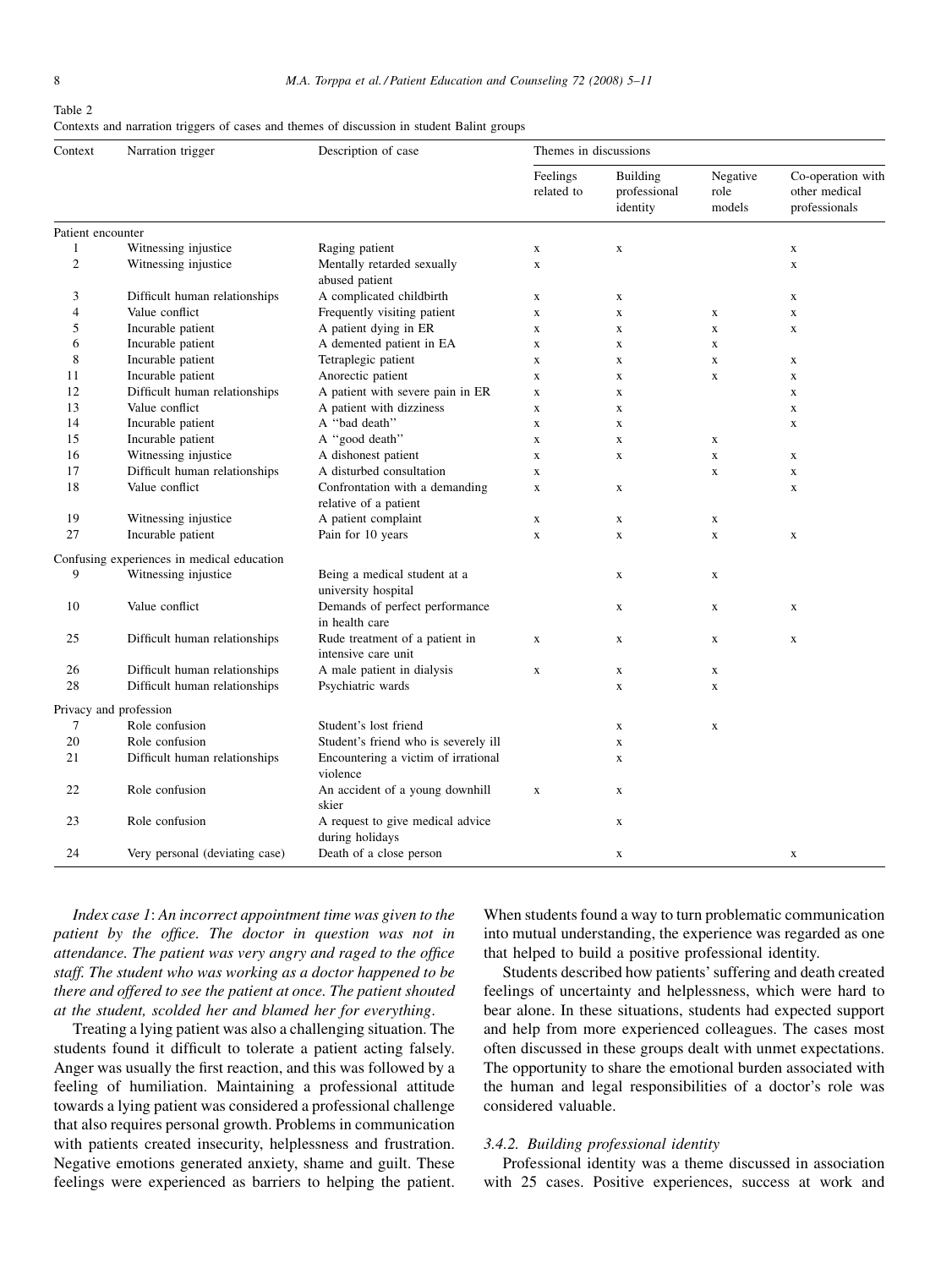positive feedback from patients and collaborators in the work community were regarded as important factors in building a professional identity.

Index case 12: A 70-year-old woman with severe pain was brought to the emergency. The patient had been in the same hospital for the same reason 1 week earlier. It was difficult to understand the patient's description of the pain, and the laboratory tests were not yet ready. The diagnosis was unclear, but the pain was becoming increasingly severe. The student in charge gave the patient an analgesic and took time to properly discuss the situation with the patient. This discussion helped to set the correct diagnosis.

In the above case, the student made an independent decision to ignore the hospital protocol and gave the patient an analgesic drug before the diagnosis was set. She also took her time with the patient despite a busy emergency ward. With this decision, she took on a broader responsibility and more autonomy in her role as a physician. The students stressed the importance of determining their own boundaries as a doctor. They also appreciated humbleness. The inability to ask for help and difficulty in accepting help evoked many reflections. Omnipotence was considered a harmful attitude.

Index case 23: A medical student was beginning her holidays far (away) from home and turned on her mobile phone at four in the morning at the airport just as the plane had landed. Within a few minutes, her mother called to tell her that her father, who had kidney cancer, had blood in his urine, expecting the student to tell her what to do.

Many of the group members had encountered requests for help by friends or relatives. These situations were considered particularly demanding, often evoking feelings of ambivalence. It was difficult to say no, but to offer help was also not easy. The possibilities to ask clarifying questions or to examine a friend or a relative as a patient seemed limited.

# 3.4.3. Negative role models

Negative role models were discussed in association with seven cases. Medical teachers' arrogant behaviour evoked particularly strong emotions among the students. These teachers were seen as negative role models by the students, who did not want to emulate this style of being a doctor.

Index case 25: The teacher doctor had forgotten that he had promised to teach a group of medical students. He arrives half an hour late to the group unprepared for teaching and offers no apology. He takes the students to the intensive care unit for teaching. The patients are in the midst of having lunch. The group enters the room of an old woman who is eating her meal laboriously. The teacher completely ignores the patient as a person and without even looking at her introduces the group to the technical equipment attached to the patient.

When a medical student or a substitute doctor during summer holidays witnessed situations in which other doctors or medical professionals treated patients in an arrogant way, it was described as unbearable. Typically, the students tried to understand why the professionals had behaved as they did. The students felt they were left alone to deal with their anger after such occasions. Sharing these experiences in a group was

described as helpful. Some attitudes and behaviour of teachers or other medical staff seemed dismissive and even cynical to the students. In the Balint discussions, the students became aware that they easily identified themselves with patients. Students considered this to be helpful in understanding patients, but they accepted that distancing is needed in clinical work.

## 3.4.4. Co-operation with other medical professionals

In general, the students felt that collaboration with other medical professionals was not problematic. Nevertheless, the position of a medical student or a young doctor in the medical community emerged as a leading theme in association with five cases.

Index case 2: The student was taking care of a mentally retarded under-aged girl who was suspected of being sexually abused. The student placed a call to the hospital doctor in charge for a consultation. The response was: ''At least, do not send her here!''

Being humiliated by medical professionals in the role of either a medical student or a young doctor in a vocational job was described by some students. The students had experienced a need to discuss these situations with someone immediately or soon after the incident, but had not had the opportunity before the student Balint group.

#### 4. Discussion and conclusions

## 4.1. Discussion

The students produced 28 cases for discussion in 15 Balint group sessions. Although most of the cases brought up in the discussions were about patient encounters, it seems that we need to be more open-minded about what constitutes a case in a student Balint group. The types of triggers stimulating students to present their cases were related to emotional conflicts or ambiguities. Despite the wide variation in contexts and triggers, the group discussions dealt mostly with confused feelings. Themes in the discussions often touched on professional identity. Student Balint groups may foster medical students' professional growth.

In traditional Balint groups, a case refers to a patient case [\[1\]](#page-5-0). The concept of a case in the student Balint groups here was broader; cases also included confusing experiences in medical education and how being a doctor affects one's personal life. The educational environment and the behaviour of other medical staff created confusing experiences that the students wanted to explore. It was meaningful to accept these cases into the Balint group discussion, as they were an integral part of participants' lives as medical students and affected their professional development. Our finding of the need for broadening the concept of case in student Balint groups is in line with previous studies [\[20,26\].](#page-6-0)

For the cases presented, triggers typically arose from ambiguous emotions and inner conflicts experienced by the students. Several triggers found in our study have been reported earlier. For example, "incurable patient" [\[19,20\]](#page-6-0) "difficult human relationships'' including experiences of rude behaviour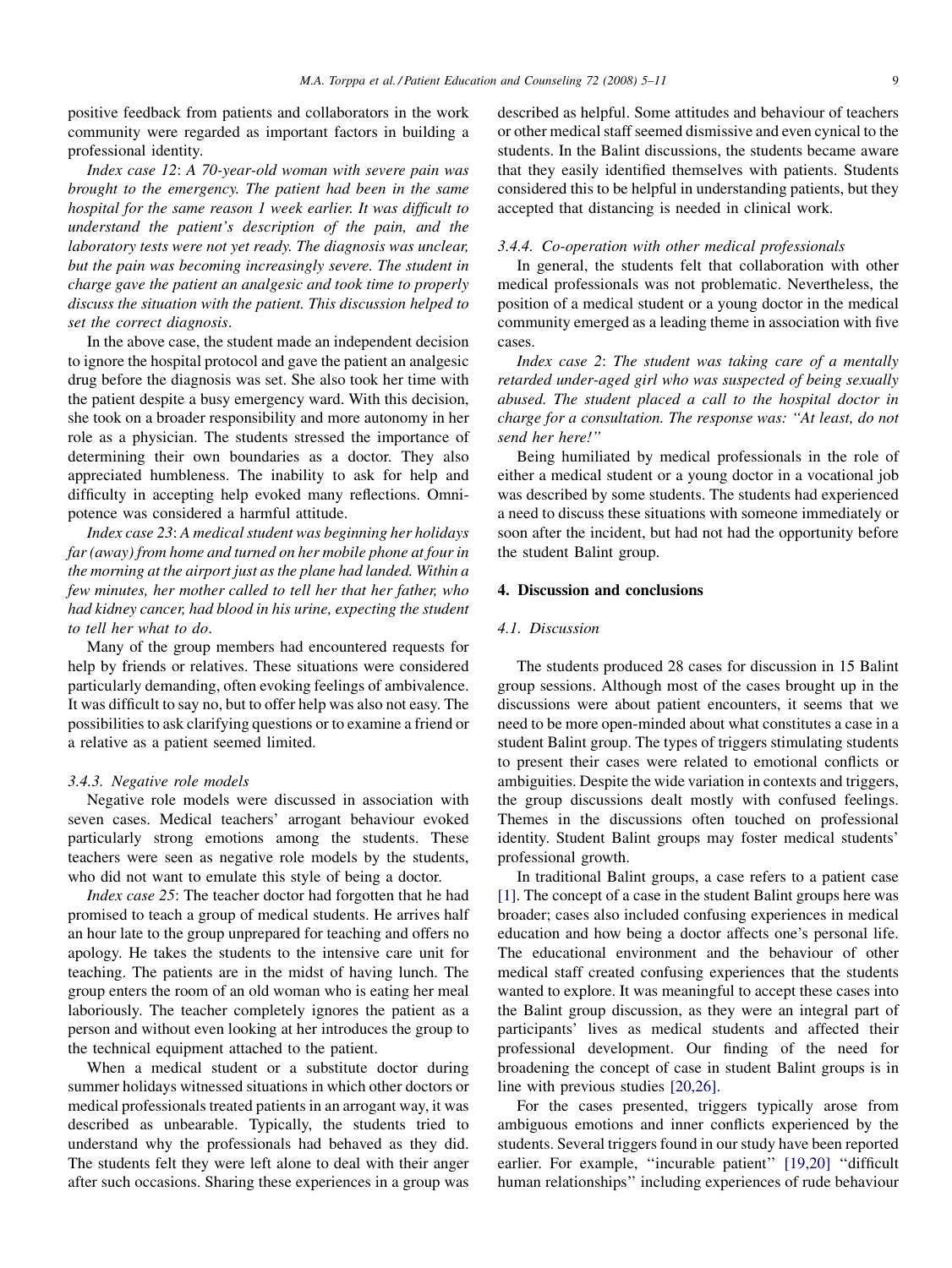<span id="page-5-0"></span>of patients or professionals [\[14,18\]](#page-6-0) ''witnessing injustice'' [\[18\]](#page-6-0) and ''other ethical dilemmas'' [\[27\]](#page-6-0) have been common themes in previous Balint groups. The triggers for narrating a case in a Balint group have not been rigorously studied to date; however, it is inherent to the Balint method that the triggers for presenting a case are conflicts or ambiguities frequently experienced in doctor–patient relationships [1]. Notably, only one case (deviating case) could not be categorised into any the above triggering groups.

The themes of our group discussion were similar to those in earlier Balint group descriptions. ''Feelings related to patients'' is a very common theme in Balint groups [\[9\]](#page-6-0). Discussions in previous reports have also included reflections on anger, being irritated, liking or disliking, hopelessness, anxiety and helplessness [\[18,27\].](#page-6-0) The common feature of index cases narrated in these student Balint discussions was that they created strong emotions and ambiguous thoughts in medical students. Patient cases were often associated with encounters with patients who could not take care of themselves, who were severely ill or dying or who had lied or showed aggression. Emotions and feelings were discussed in association with most cases. This probably originated from the Balint method itself.

Professional development was a major issue in students' groups and emerged in most discussions. Professional identity was discussed in association with patients, education and private life. Explicit discussions on professional identity should be encouraged since we know that medical culture is only partly conveyed and learned within the curriculumbased hours formally allocated to medical students [\[28\]](#page-6-0). As it stands now, values, attitudes and related behaviours considered important within the medical culture are often internalised by medical students via a ''hidden curriculum'' [\[29\].](#page-6-0) Dimensions of professionalism as described for example by CanMEDS [3] were intensively discussed in our student Balint groups. Thus, the Balint groups may facilitate professional growth.

Interestingly, negative role models were seen as 'bad examples' not to be copied. The internalisation of values and attitudes is therefore not automatic. ''Bad examples'' aroused strong emotions. Discussion about this made it explicit. Negative role models and related defences have been discussed in other student Balint groups [\[12–18\]](#page-6-0) and in other studies on medical students [\[30\].](#page-6-0) The students in our study were not cynical and they valued the doctor–patient relationship. Both the active presence of the doctor as a part of the treatment [1,31,32] and core professional skills should be taught explicitly as well as through role models presented by medical teachers. Collaboration with other medical professionals has also been discussed in Balint groups [\[17,20\].](#page-6-0) In our students' experiences, collaboration with other medical professionals was usually not problematic. In some cases, the students had had problems and felt humiliated by more experienced colleagues. Similar experiences of humiliation have been described in other studies [\[20,30\].](#page-6-0)

The participating students were satisfied with the Balint group work and felt that they had benefited from the course. In the discussions, students noted that the regular curriculum provides them with rare opportunities for open discussion about their professional growth.

# 4.2. Limitations and strengths

Although there were limitations in this study that might limit the generalisation of the results, this is the first systematic description of student Balint groups. A limitation is the method of data collection. We did not audiotape discussions, but relied on immediate field notes and ethnographic participation. Not audiotaping the sessions was a conscious decision. We wanted to ensure a free and trusting atmosphere in the sessions. The field notes are by their nature partly memory-dependant and can include interpretations by both the group leader and the coleaders. All participants were females, further limiting the generalisation of results. Although our study population was small and the groups of students were selected, we systematically used qualitative methods to analyse the contents of the group discussions.

#### 4.3. Conclusions

Balint groups for medical students may be valuable educational forums for fostering professional growth in the development towards a mature professional identity as a doctor. The student groups are modifications of the traditional Balint groups and should accept contexts other than merely patient cases into the discussion. These groups offer educational potential, allowing members to be accepted as they are and to share one's inner reality with others in a safe environment. A trained and experienced group leader is important for keeping the group goal-oriented.

#### 4.4. Practice implications

The professional growth process of medical students may be supported by student Balint groups. The opportunity for medical students to share their inner feelings and ideas in an emotionally safe environment may have educational value. Further research is needed to evaluate the feasibility of student Balint groups for more heterogeneous groups.

#### References

- [1] Balint M. The doctor, his patient and the illness, 2nd ed., Edinburgh: Churchill Livingstone; 1964 (reprinted 1986).
- [2] Pinder R, McKee A, Sackin P, Salinsky J, Samuel O, Suckling H. Talking about my patient: the Balint approach in GP education. Occas Pap R Coll Gen Pract 2006;87:1–32.
- [3] Royal College of Physicians Surgeons of Canada. CanMEDS 2000: extract from the CanMEDS 2000 project societal needs working group report. Med Teach 2000;22:549–54.
- [4] Cruess SR, Cruess RL. Professonalism must be taught. Br Med J 1997;315:1674–7.
- [5] Cruess RL. Teaching professionalism. theory, principles, and practices. Clin Orthop Relat Res August 2006;449:177–85.
- [6] Wagner P, Hendrich J, Moseley G, Hudson V. Defining medical professionalism: a qualitative study. Med Educ 2007;41:288–94.